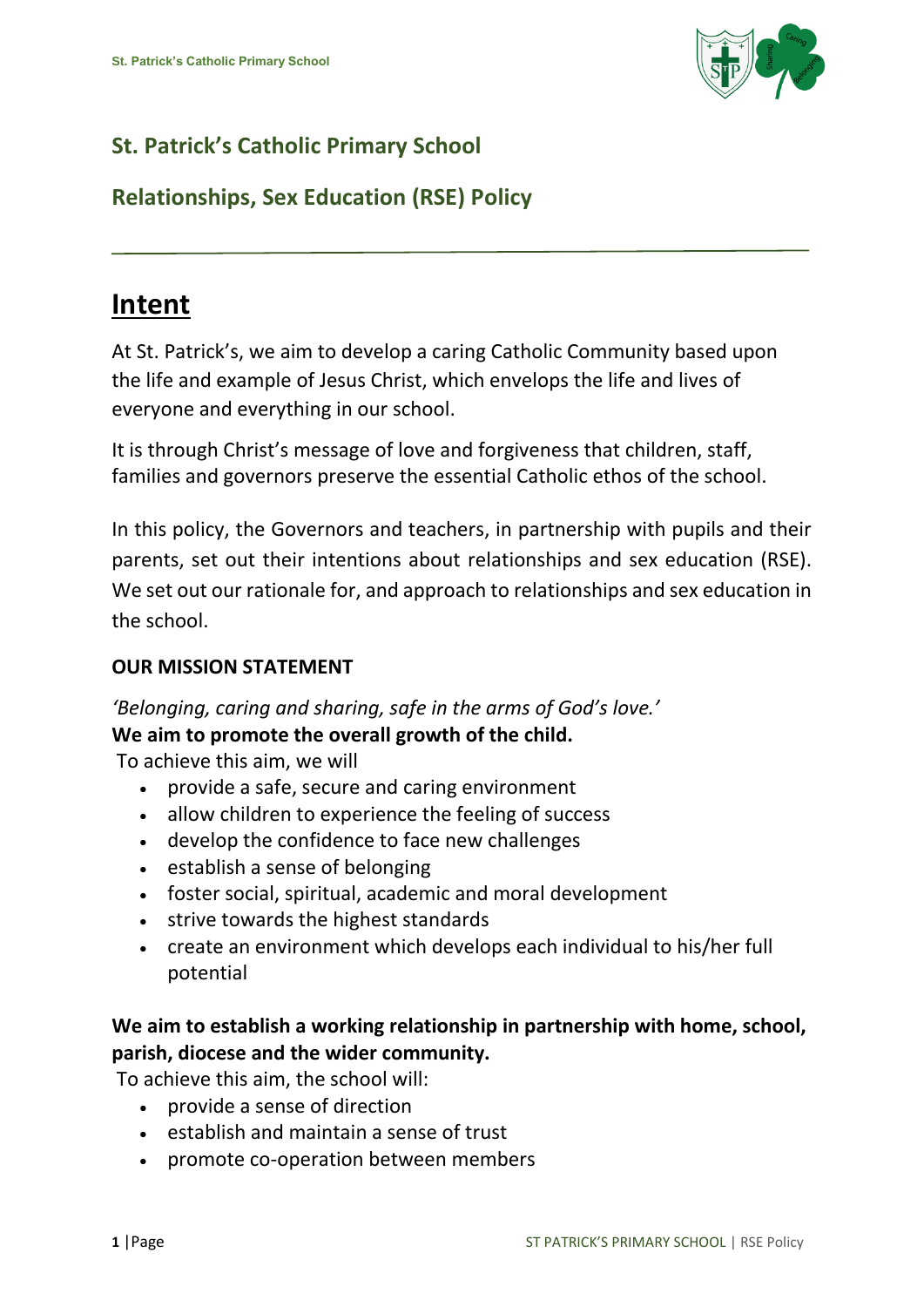

- develop a code of conduct
- be guided by the Bishop, under the principles of Our Lady of Lourdes **Trust**

## **INCLUSION STATEMENT**

The Governors are committed to inclusion in education which involves minimizing barriers to learning and participation.

# **EQUAL OPPORTUNITY STATEMENT**

The Governors and Staff at St. Patrick's Catholic Primary School believe that all people are entitled to equal opportunities, respect and consideration, regardless of race, colour, creed, gender, disability or personal circumstances. Therefore, we are opposed to any form of prejudice or discrimination which denies people this equality. This principle applies to both adults and children in our school.

# **Consultation that is currently in place:**

- pupil focus groups / school council
- questionnaires to parents and carers
- consultation with staff, governors, parents and carers
- virtual meetings with diocesan RSE leaders, staff, governors, parents and carers
- review of RSE curriculum content with staff, governors and pupils

# **Implementation and Review of Policy**

Implementation of the policy commences January 2021, after consultation with the Governors in the Autumn Term 2020.

This policy will be reviewed every 2 years by the Head teacher, RSE Co-ordinator, the Governing Body and Staff. The next review date is Autumn Term 2022.

#### **Dissemination**

The draft policy will be given to all members of the Governing Body, and all teaching and non-teaching members of staff. Copies of the document will be available to all parents through the school's prospectus and a copy is available in the school office. Details of the content of the RSE curriculum will also be published on the school's website.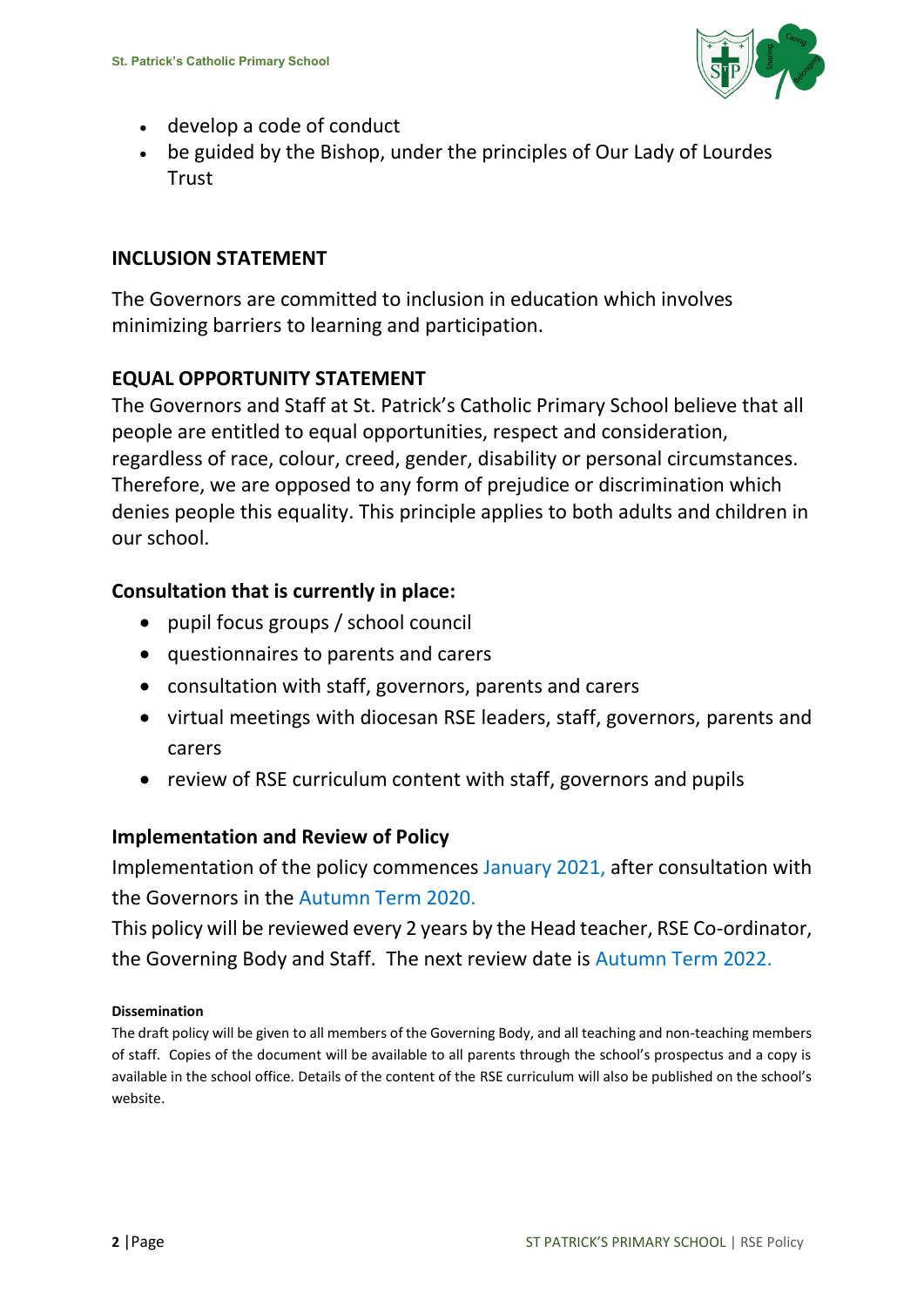

#### **DEFINING RELATIONSHIPS AND SEX EDUCATION**

The DFE guidance states that "children and young people need to know how to be safe and healthy, and how to manage their academic, personal and social lives in a positive way"<sup>1</sup>. It is about the development of the pupil's knowledge and understanding of her or him as a sexual being, about what it means to be fully human, called to live in right relationships with self and others and being enabled to make moral decisions in conscience. In primary schools, the focus should be on "teaching the fundamental building blocks and characteristics of positive relationships, with particular reference to friendships, family relationships, and relationships with other children and with adults."<sup>2</sup> This would include the topics of families and the people of who care for me, caring friendships, respectful relationships, online relationships and being safe.

#### STATUTORY CURRICULUM REQUIREMENTS

We are legally required to teach those aspects of RSE which are statutory parts of National Curriculum Science.

However, the reasons for our inclusion of RSE go further.

#### **RATIONALE**

#### '**I HAVE COME THAT YOU MIGHT HAVE LIFE AND HAVE IT TO THE FULL'**

#### **(Jn.10.10)**

We are involved in relationships and sex education precisely because of our Christian beliefs about God and about the human person. The belief in the unique dignity of the human person made in the image and likeness of God underpins the approach to all education in a Catholic school. Our approach to RSE therefore is rooted in the Catholic Church's teaching of the human person and presented in a positive framework of Christian ideals.

1

bodies, proprietors, head teachers, principals, senior leadership teams, teachers Page 45 PRIMARY SCHOOL | RSE Policy <sup>1</sup> Relationships Education, Relationships and Sex Education (RSE) and Health Education: Statutory guidance for governing <sup>2</sup> Relationships Education, Relationships and Sex Education (RSE) and Health Education: Statutory guidance for governing bodies, proprietors, headteachers, principals, senior leadership teams, teachers Page 19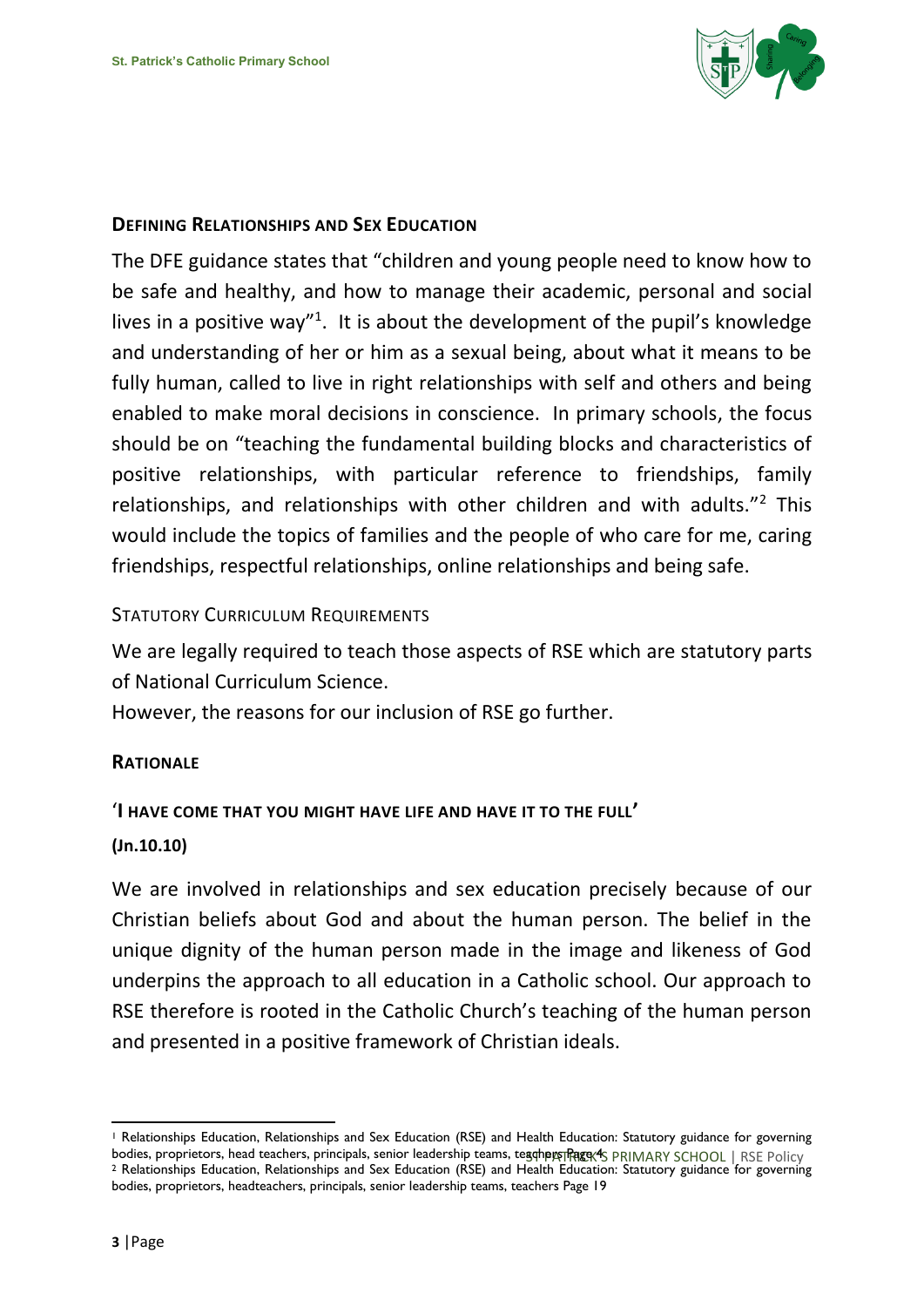

At the heart of the Christian life is the Trinity; Father, Son and Spirit in communion, united in loving relationship and embracing all people and all creation. As a consequence of the Christian belief that we are made in the image and likeness of God, gender and sexuality are seen as God's gift, reflect God's beauty, and share in the divine creativity. RSE, therefore, will be placed firmly within the context of relationship as it is there that sexuality grows and develops.

Following the guidance of the Bishops of England and Wales and as advocated by the DFE (and the Welsh Assembly Government) RSE will be firmly embedded in the PSHE framework as it is concerned with nurturing human wholeness and integral to the physical, spiritual, emotional, moral, social and intellectual development of pupils. It is centred on Christ's vision of being human as good news and will be positive and prudent, showing the potential for development, while enabling the dangers and risks involved to be understood and appreciated.

All RSE will be in accordance with the Church's moral teaching. It will emphasise the central importance of marriage and the family whilst acknowledging that all pupils have a fundamental right to have their life respected whatever household they come from. It will also prepare pupils for life in modern Britain.

# **VALUES AND VIRTUES**

Our programme enshrines Catholic values relating to the importance of stable relationships, marriage and family life. It also promotes those virtues which are essential in responding to God's call to love others with a proper respect for their dignity and the dignity of the human body. The following virtues will be explicitly explored and promoted: faithfulness, fruitfulness, chastity, integrity, prudence, mercy and compassion.

# **AIM OF RSE AND THE MISSION STATEMENT**

Our Mission Statement commits us to the education of the whole child (spiritual, physical, intellectual, moral, social, cultural, emotional) and we believe that RSE is an integral part of this education. Furthermore, our school aims state that we will endeavour to raise pupils' self-esteem, help them to grow in knowledge and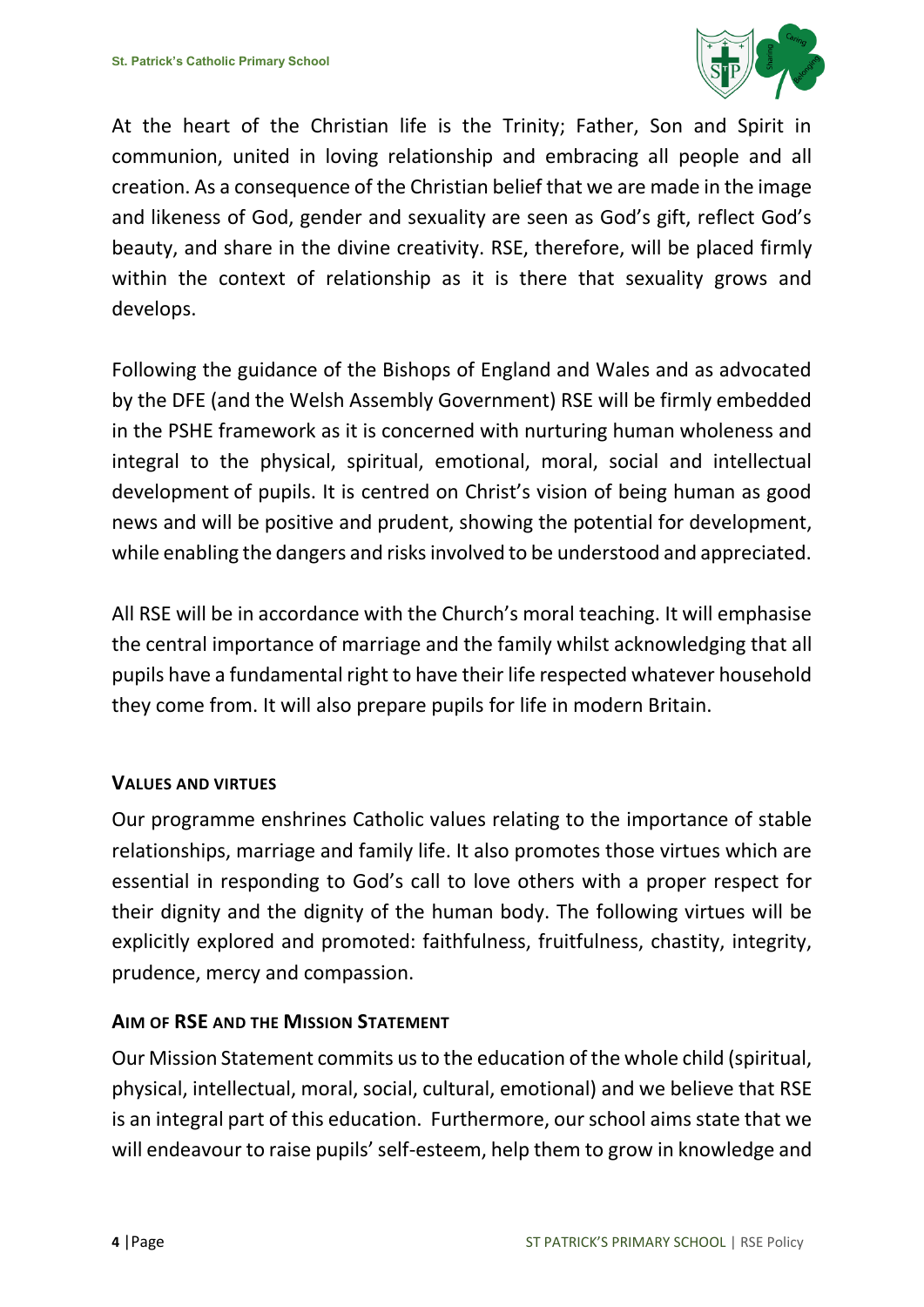

understanding, recognise the value of all persons and develop caring and sensitive attitudes. It is in this context that we commit ourselves:

In partnership with parents, to provide children and young people with a "positive and prudent sexual education" $3$  which is compatible with their physical, cognitive, psychological, and spiritual maturity, and rooted in a Catholic vision of education and the human person.

# **Objectives:**

To develop the following **attitudes and virtues**:

- reverence for the gift of human sexuality and fertility;
- respect for the dignity of every human being  $-$  in their own person and in the person of others;
- joy in the goodness of the created world and their own bodily natures;
- responsibility for their own actions and a recognition of the impact of these on others;
- recognising and valuing their own sexual identity and that of others;
- $\bullet$  celebrating the gift of life-long, self-giving love;
- recognising the importance of marriage and family life;
- fidelity in relationships.

To develop the following **personal and social skills**:

- making sound judgements and good choices which have integrity, and which are respectful of the individual's commitments;
- loving and being loved, and the ability to form friendships and loving, stable relationships free from exploitation, abuse and bullying;
- managing emotions within relationships, and when relationships break down, with confidence, sensitivity and dignity;
- managing conflict positively, recognising the value of difference;
- cultivating humility, mercy and compassion, learning to forgive and be forgiven;
- developing self-esteem and confidence, demonstrating self-respect and empathy for others;

 $\overline{a}$ 

<sup>3</sup> *Gravissimum Educationis* 1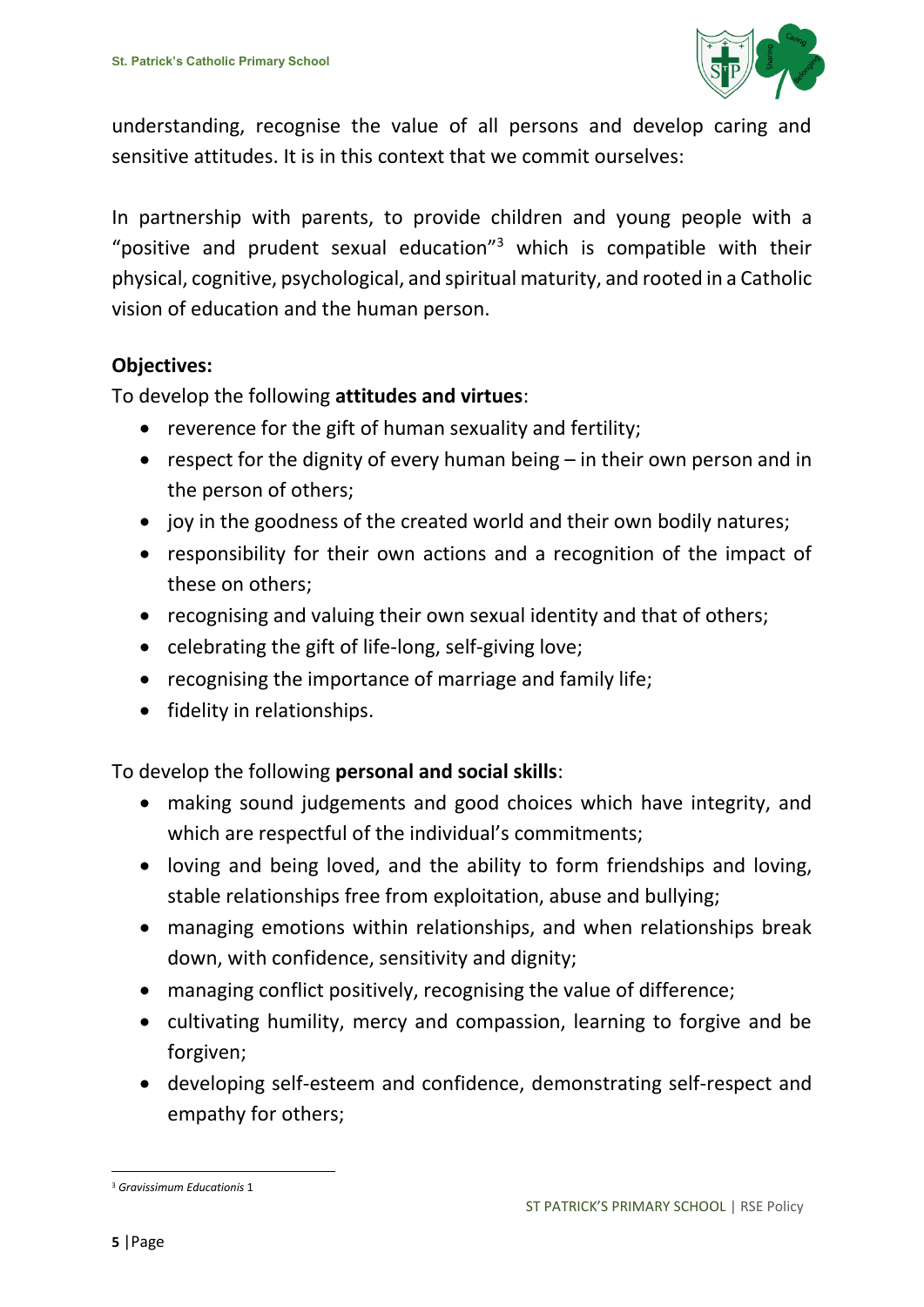

- building resilience and the ability to resist unwanted pressures, recognising the influence and impact of the media, internet and peer groups and so developing the ability to assess pressures and respond appropriately;
- being patient, delaying gratification and learning to recognise the appropriate stages in the development of relationships, and how to love chastely;
- assessing risks and managing behaviours in order to minimise the risk to health and personal integrity.

# **To know and understand**:

- the Church's teaching on relationships and the nature and meaning of sexual love;
- the Church's teaching on marriage and the importance of marriage and family life;
- the centrality and importance of virtue in guiding human living and loving;
- the physical and psychological changes that accompany puberty;
- the facts about human reproduction, how love is expressed sexually and how sexual love plays an essential and sacred role in procreation;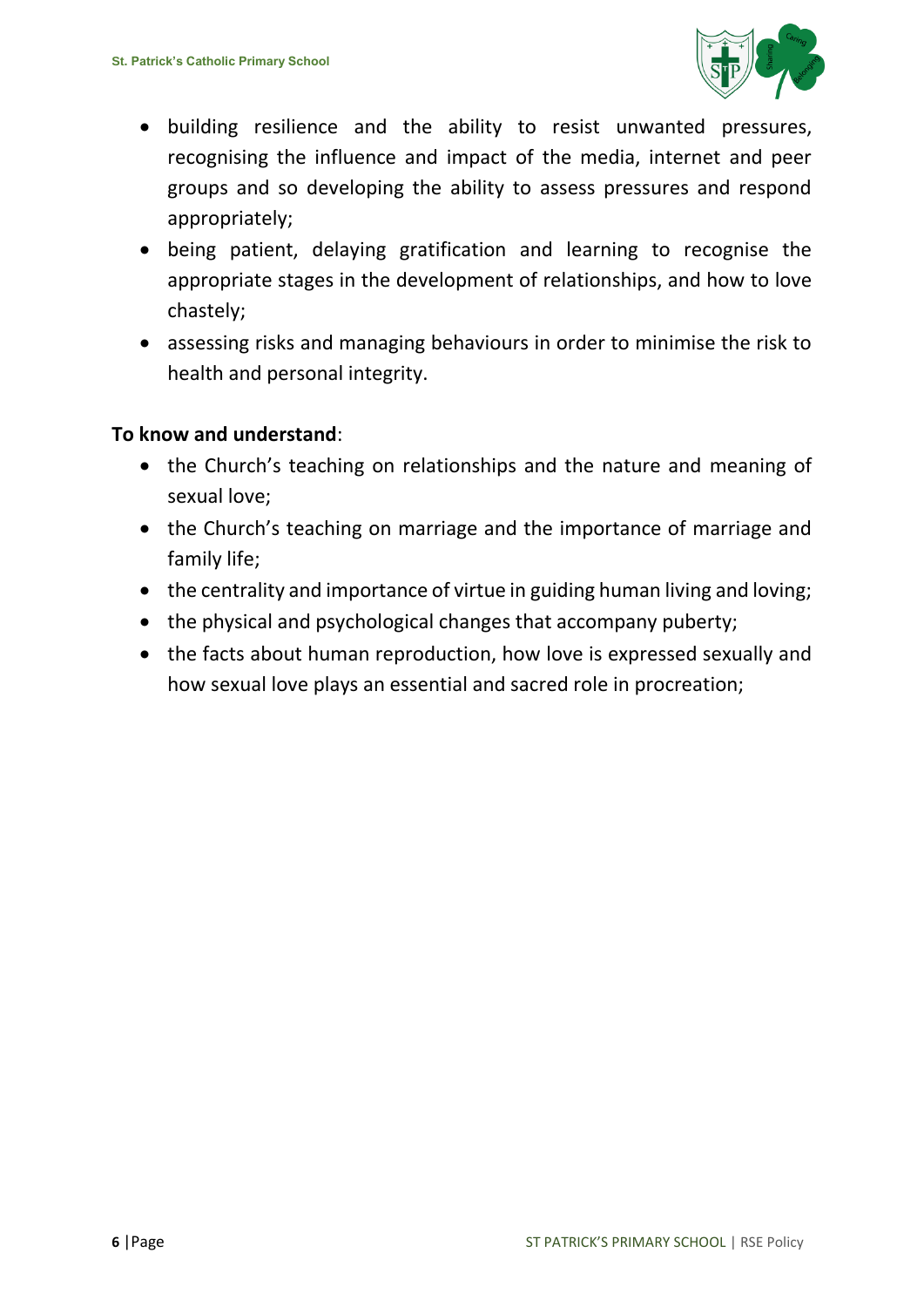

#### **Outcomes**

#### **INCLUSION AND DIFFERENTIATED LEARNING**

We will ensure RSE is sensitive to the different needs of individual pupils in respect to pupils' different abilities, levels of maturity and personal circumstances; for example, their own sexual orientation, faith or culture and is taught in a way that does not subject pupils to discrimination. Lessons will also help children to realise the nature and consequences of discrimination, teasing, bullying and aggressive behaviours (including cyber-bullying), use of prejudicebased language and how to respond and ask for help. (In looking at these questions, it is important to draw links to the school's inclusion documents.

#### **EQUALITIES OBLIGATIONS**

The governing body have wider responsibilities under the Equalities Act 2010 and will ensure that our school strives to do the best for all of the pupils, irrespective of disability, educational needs, race, nationality, ethnic or national origin, pregnancy, maternity, sex, gender identity, religion or sexual orientation or whether they are looked-after children.

#### **BROAD CONTENT OF RSE**

Three aspects of RSE - attitudes and values, knowledge and understanding, and personal and social skills will be provided in three inter-related ways: the whole school/ethos dimension; a cross-curricular dimension and a specific relationships and sex curriculum.

#### **RSE PROGRAMME**

Ten:Ten's programme, 'Life to the Full' is the programme followed to teach RSHE across school, in line with schools across the Our Lady of Lourdes Trust. Ten:Ten have mapped 'Life to the Full' across the DFE Statutory Guidance and the CES Model Catholic RSE Curriculum.

Ten:Ten's approach takes pupils on a journey across the school year under the three key headings:

- Created and loved by God
- Created to love others
- Created to live in the community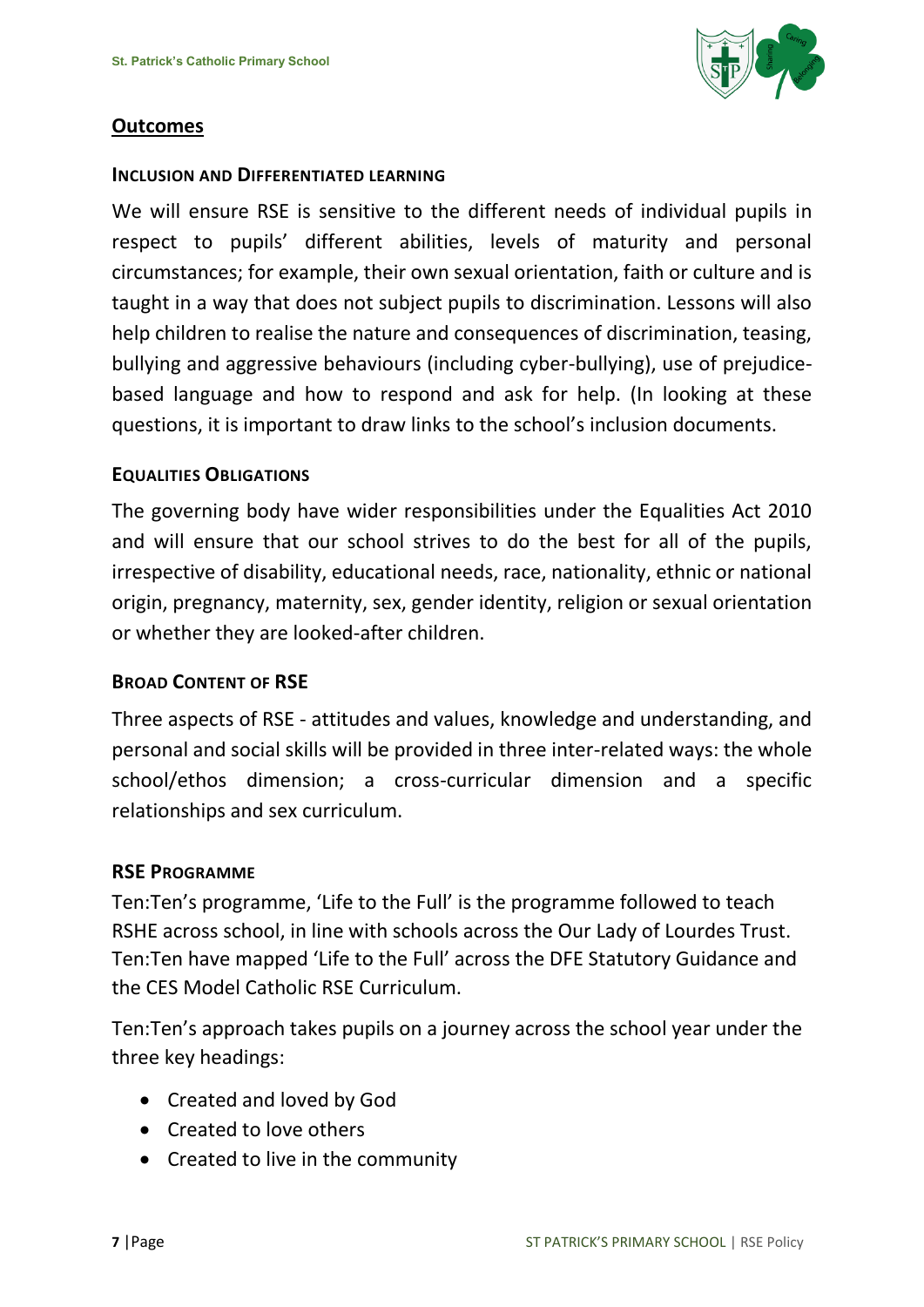

This programme comprises of dedicated lessons across three terms and is complemented by PSHE sessions, assemblies, Word of the Week reflections and themed days/weeks throughout the year.

A more comprehensive breakdown of the 'Life to the Full' programme can be accessed via the Parent Portal.

Teaching strategies will include:

- establishing ground rules
- distancing techniques
- **•** discussion
- project learning
- reflection
- experiential
- active
- brainstorming
- film & video
- group work
- role-play
- trigger drawings
- values clarification

# ASSESSMENT IN RSE

In line with most areas of the curriculum, children's prior learning will be ascertained in a pre-learning task. This will be reviewed at the end of the unit, in a post-learning task, to assess new knowledge and understanding and enable any misconceptions to be addressed. Both pre and post learning tasks are carried out sensitively and in a manner that continues to support the holistic, developmental approach to the RSE programme.

# **PARENTS AND CARERS**

We recognise that parents (and other carers who stand in their place) are the primary educators of their children. As a Catholic school, we provide the principal means by which the Church assists parents and carers in educating their children. Therefore the school will support parents and carers by providing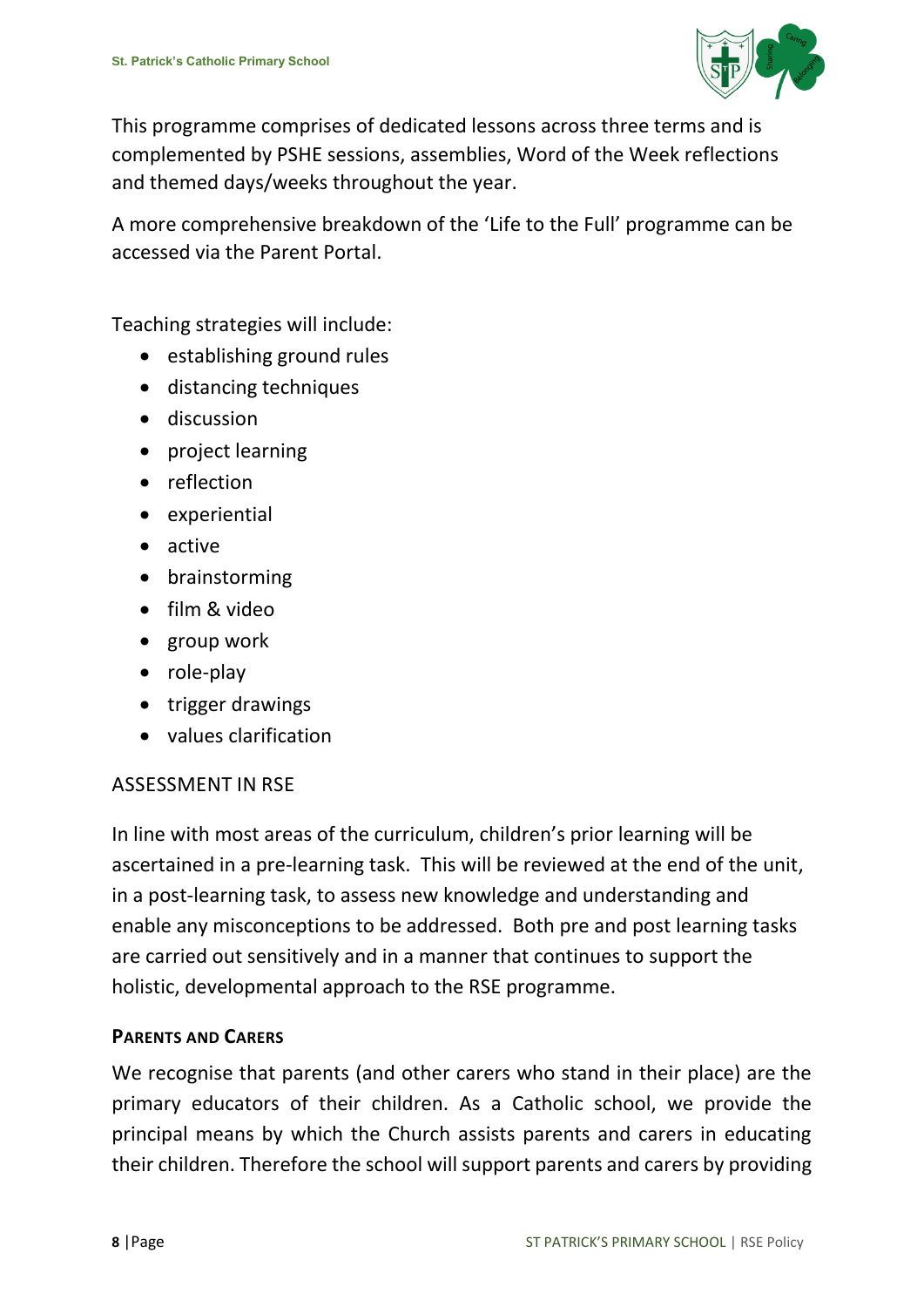

material to be shared with their children at home and workshops to help parents/carers to find out more. Parents/carers will be informed by letter when the more sensitive aspects of RSE will be covered, in order that they can be prepared to talk and answer questions about their children's learning.

Parents must be consulted before this policy is ratified by the governors. They will be consulted at every stage of the development of the RSE programme, as well as during the process of monitoring, review and evaluation. They will be able to view the resources used by the school in the RSE programme. Our aim is that, at the end of the consultation process, every parent and carer will have full confidence in the school's RSE programme to meet their child's needs.

Parents continue to have *the right to withdraw* their children from Sex Education except in those elements which are required by the National Curriculum science orders. Should parents wish to withdraw their children, they are asked to notify the school by contacting the Head Teacher. The school will provide support by providing material for parents to help the children with their learning.

We believe that the controlled environment of the classroom is the safest place for this curriculum to be followed. *Please refer to the DfE guidance Page 17 for further details on the right to be excused from sex education (commonly referred to as the right to withdraw).*

# **BALANCED CURRICULUM**

Whilst promoting Catholic values and virtues and teaching in accordance with Church Teaching, we will ensure that pupils are offered a balanced programme by providing an RSE programme that offers a range of viewpoints on issues. Pupils will also receive clear, scientific information as well as covering the aspects of the law pertaining to RSE. Knowing about facts and enabling young people to explore differing viewpoints is not the same as promoting behaviour and is not incompatible with our school's promotion of Catholic Teaching. We will ensure that pupils have access to the learning they need to stay safe, healthy and understand their rights as individuals.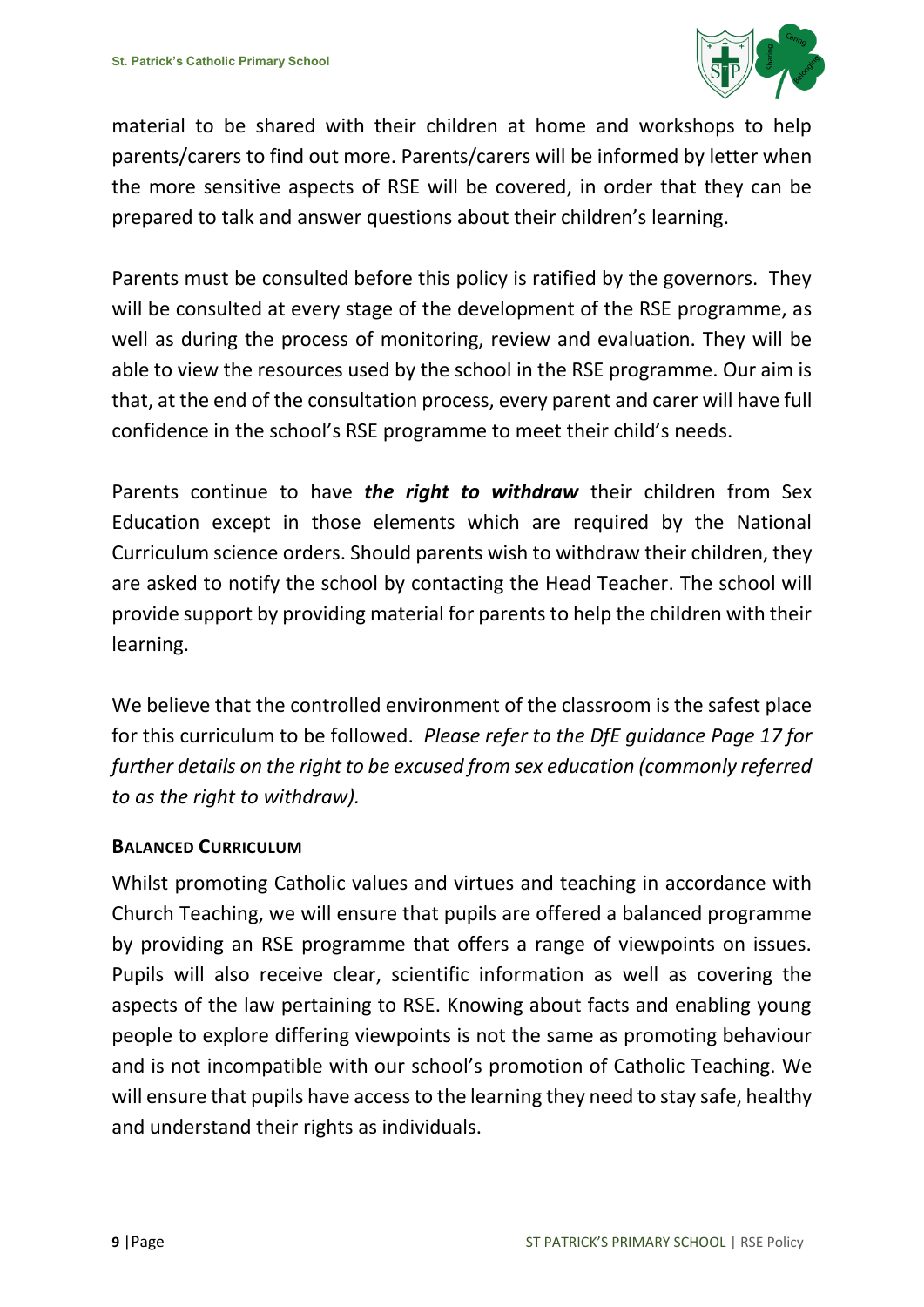

#### **RESPONSIBILITY FOR TEACHING THE PROGRAMME**

Responsibility for the specific relationships and sex education programme lays with the RSE, RE and PSHE subject leader, the Senior Leadership Team, Class Teachers and the RSE and PSHE Link Governors.

However, all staff will be involved in developing the attitudes and values aspect of the RSE programme across the RSE programme and the wider school curriculum. They will be role models for pupils of good, healthy, wholesome relationships between staff, other adults and pupils. They will also be contributing to the development of pupils' personal and social skills, in support of their overall wellbeing.

# **External Visitors**

Our school will often call upon help and guidance from outside agencies and health specialists to deliver aspects of RSE. Such visits will always complement the current programme and never substitute or replace teacher led sessions.

It is important that any external visitor is clear about their role and responsibility whilst they are in school delivering a session. Any visitor must adhere to our code of practice developed in line with CES guidance 'Checklist for External Speakers to Schools'<sup>4</sup>.

Health professionals should follow the school's policies, minimising the potential for disclosures or inappropriate comments, using negotiated ground rules and distancing techniques as other teachers would. They will ensure that all teaching is rooted in Catholic principles and practice.

#### **OTHER ROLES AND RESPONSIBILITIES REGARDING RSE:**

#### **Governors**

- draw up the RSE policy, in consultation with parents and teachers;
- ensure that the policy is available to parents;
- ensure that the policy is in accordance with other whole school policies
- ensure that parents know of their right to withdraw their children;
- establish link governors to share in the monitoring and evaluation of the programme, including resources used;

**.** 

<sup>4</sup> CES Checklist for External Speakers to Schools, 2016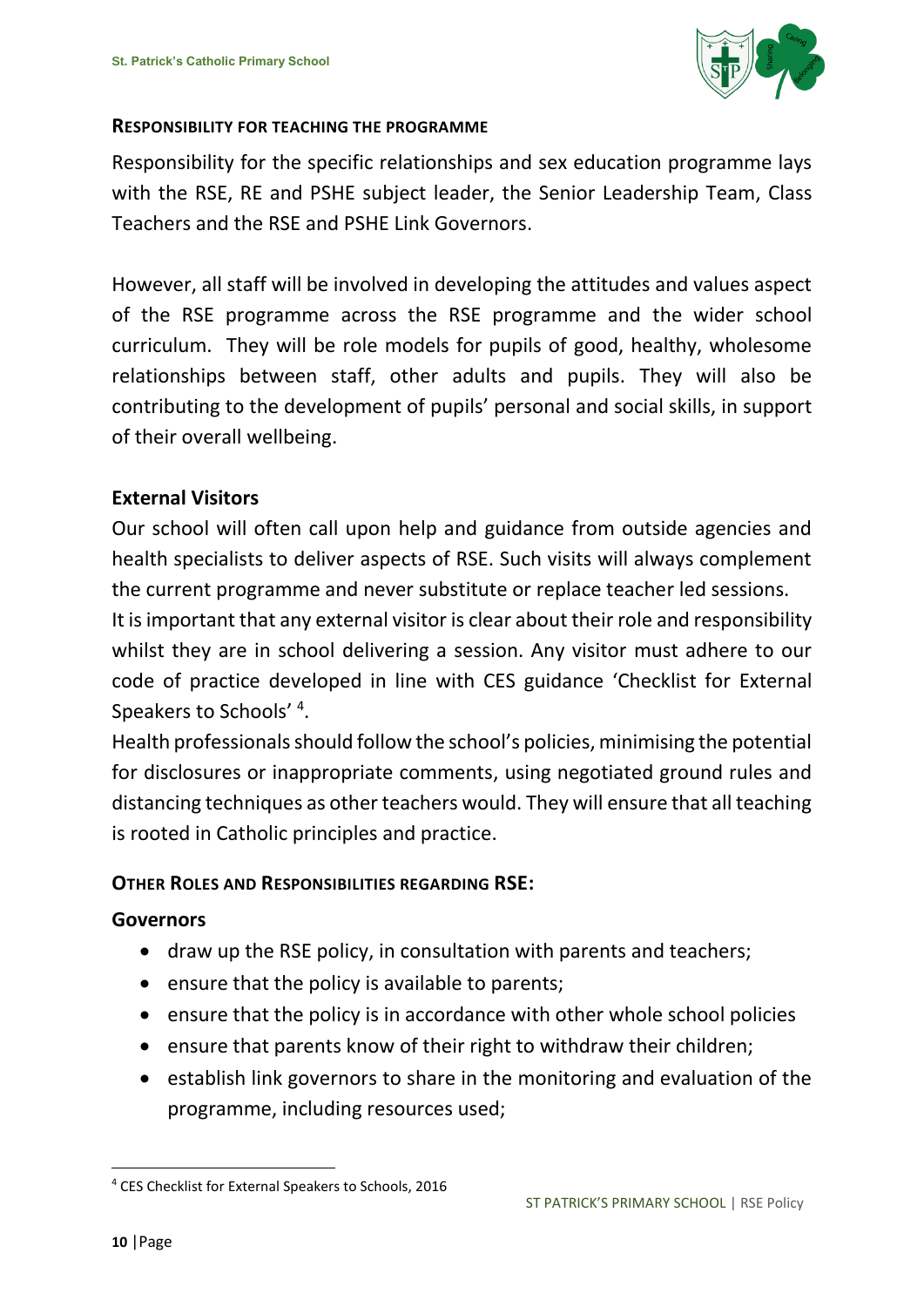

 ensure that the policy provides proper and adequate coverage of relevant National Curriculum science topics and the setting of RSE within PSHE.

# **Head Teacher**

The Head Teacher takes overall delegated responsibility for the implementation of this policy and for liaison with the Governing Body, parents, the Diocesan Schools' Service and the Local Education Authority, also appropriate agencies.

# **PSHE/RSE Subject Leader**

The subject leader, with the Head Teacher, has a general responsibility for supporting other members of staff in the implementation of this policy and will provide a lead in the dissemination of the information relating to RSE and the provision of in-service training. *(They may be supported by the curriculum deputy and the members of staff with responsibility for child protection).*

# **All Staff**

RSE is a whole school issue. All teachers have a responsibility of care; as well as fostering academic progress, they should actively contribute to the guardianship and guidance of the physical, moral and spiritual wellbeing of their pupils. Teachers will be expected to teach RSE in accordance with the Catholic Ethos of the school. Appropriate training will be made available for all staff teaching RSE. All staff have been included in the development of this policy and all staff should be aware of the policy and how it relates to them.

# **RELATIONSHIP TO OTHER POLICIES AND CURRICULUM SUBJECTS**

This RSE policy is to be delivered as part of the PSHE and RSHE framework. It includes guidelines about pupil safety and is compatible with the school's other policy documents.

Pupils with particular difficulties whether of a physical or intellectual nature will receive appropriately differentiated support in order to enable them to achieve mature knowledge, understanding and skills. Teaching methods will be adapted to meet the varying needs of this group of pupils.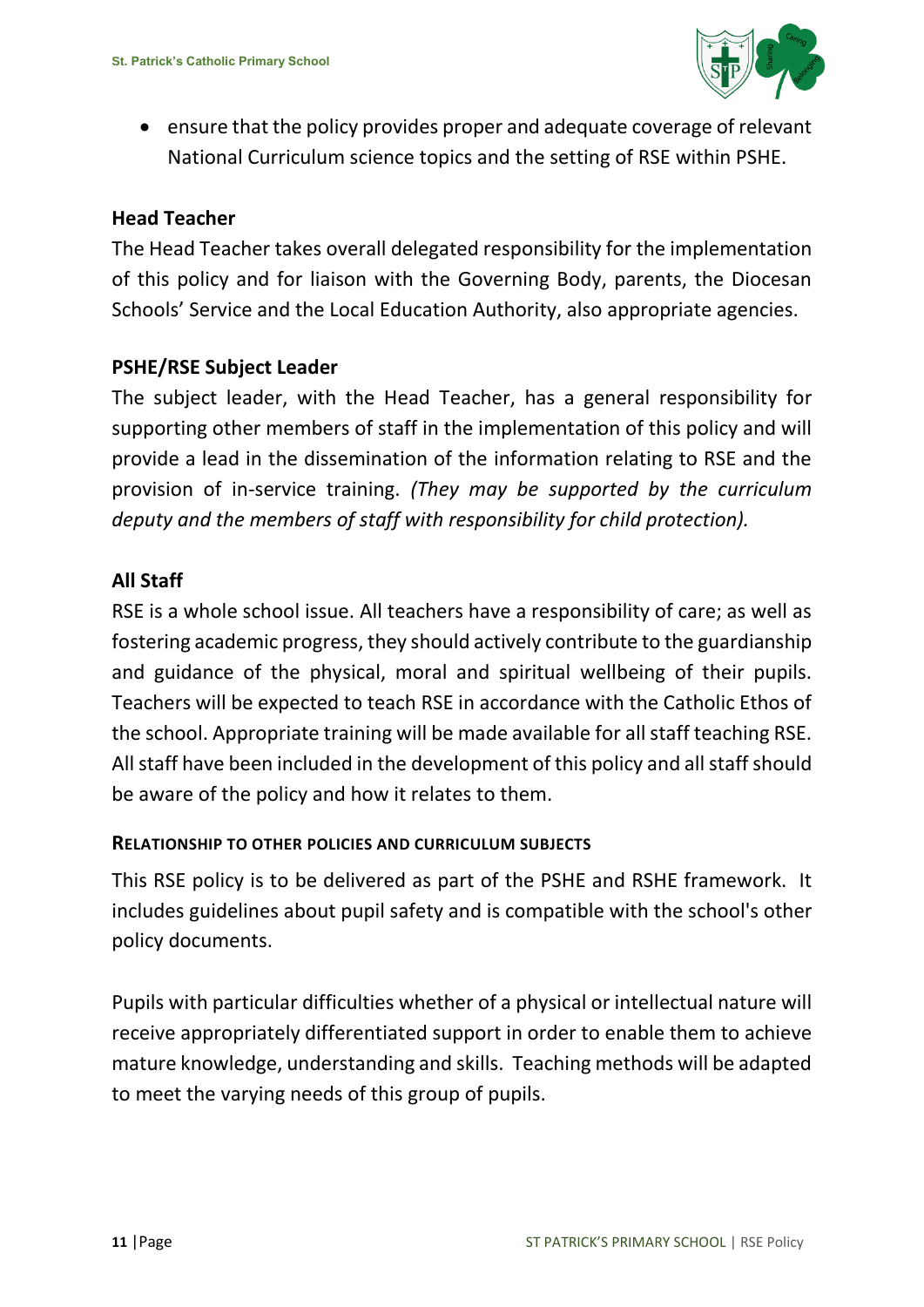

Learning about RSE in RSHE classes will link to/complement learning in those areas identified in the RSE audit and/or Action Plan.

## **CHILDREN'S QUESTIONS**

The governors want to promote a healthy, positive atmosphere in which RSHE can take place. They want to ensure that pupils can ask questions freely, be confident that their questions will be answered, and be sure that they will be free from bullying or harassment from other children and young people.

# **Controversial or Sensitive issues**

There will always be sensitive or controversial issues in the field of RSE. These may be a matter of maturity, of personal involvement or experience of children, of disagreement with the official teaching of the Church, of illegal activity or other doubtful, dubious or harmful activity. The governors believe that children are best educated, protected from harm and exploitation by discussing such issues openly within the context of the RSE programme. The use of ground rules, negotiated between teachers and pupils, will help to create a supportive climate for discussion.

Some questions may raise issues which it would not be appropriate for teachers to answer during ordinary class time, e.g., where a child or young person's questions hints at abuse, is deliberately tendentious or is of a personal nature.

#### **SUPPORTING CHILDREN AND YOUNG PEOPLE WHO ARE AT RISK**

Children will also need to feel safe and secure in the environment in which RSE takes place. Effective RSE will provide opportunities for discussion of what is and is not appropriate in relationships. Such discussion may well lead to disclosure of a safeguarding issue. Teachers will need to be aware of the needs of their pupils and not let any fears and worries go unnoticed. Where a teacher suspects that a child or young person is a victim of or is at risk of abuse they are required to follow the school's safeguarding policy and immediately inform the designated senior member of staff responsible.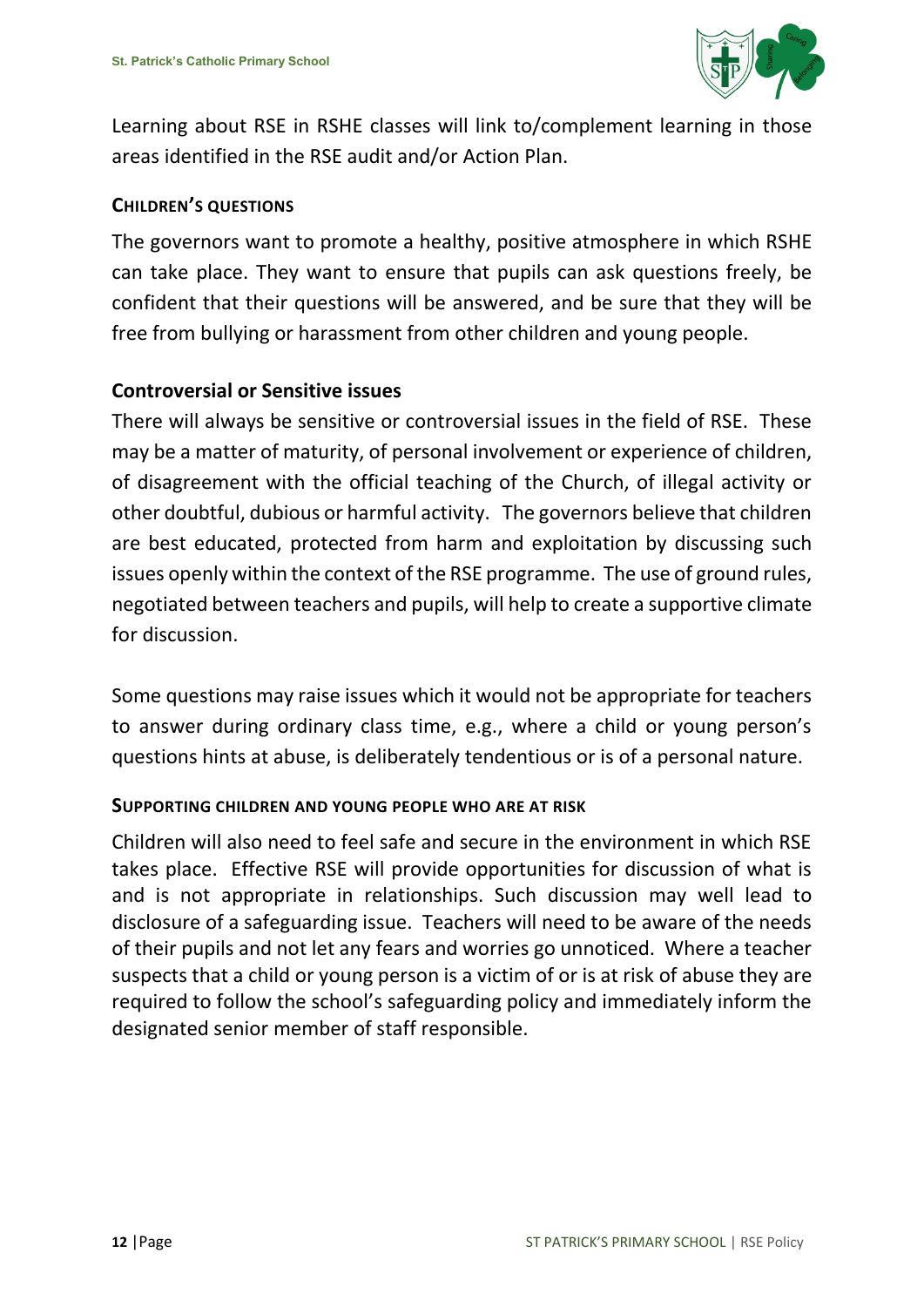

## **CONFIDENTIALITY AND ADVICE**

All governors, all teachers, all support staff, all parents and all pupils must be made aware of this policy, particularly as it relates to issues of advice and confidentiality.

All lessons, especially those in the RSE programme, will have the best interests of pupils at heart, enabling them to grow in knowledge and understanding of relationships and sex, developing appropriate personal and social skills and becoming appreciative of the values and attitudes which underpin the Christian understanding of what it means to be fully human.

Pupils will be encouraged to talk to their parents/carers about the issues which are discussed in the programme. Teachers will always help pupils facing personal difficulties, in line with the Safeguarding policy. Teachers should explain to pupils that they cannot offer unconditional confidentiality, in matters which are illegal or abusive for instance. Teachers will explain that in such circumstances they would have to inform others, e.g., parents/carers, Head Teacher, but that the pupils would always be informed first that such action was going to be taken.

# **MONITORING AND EVALUATION**

The RSE Co-ordinator will monitor the provision of the various dimensions of the programme by examining plans, schemes of work and samples of pupils work at regular intervals. The programme will be evaluated biannually by means of questionnaires / response sheets / needs / assessment given to pupils, and / or by discussion with pupils, staff and parents. The results of the evaluation should be reported to these groups of interested parties and their suggestions sought for improvements. Governors will consider all such evaluations and suggestions before amending the policy. Governors remain ultimately responsible for the policy.

#### APPENDICES

 Ten:Ten LTTF Online Parent Portal: <https://www.tentenresources.co.uk/parent-portal/>